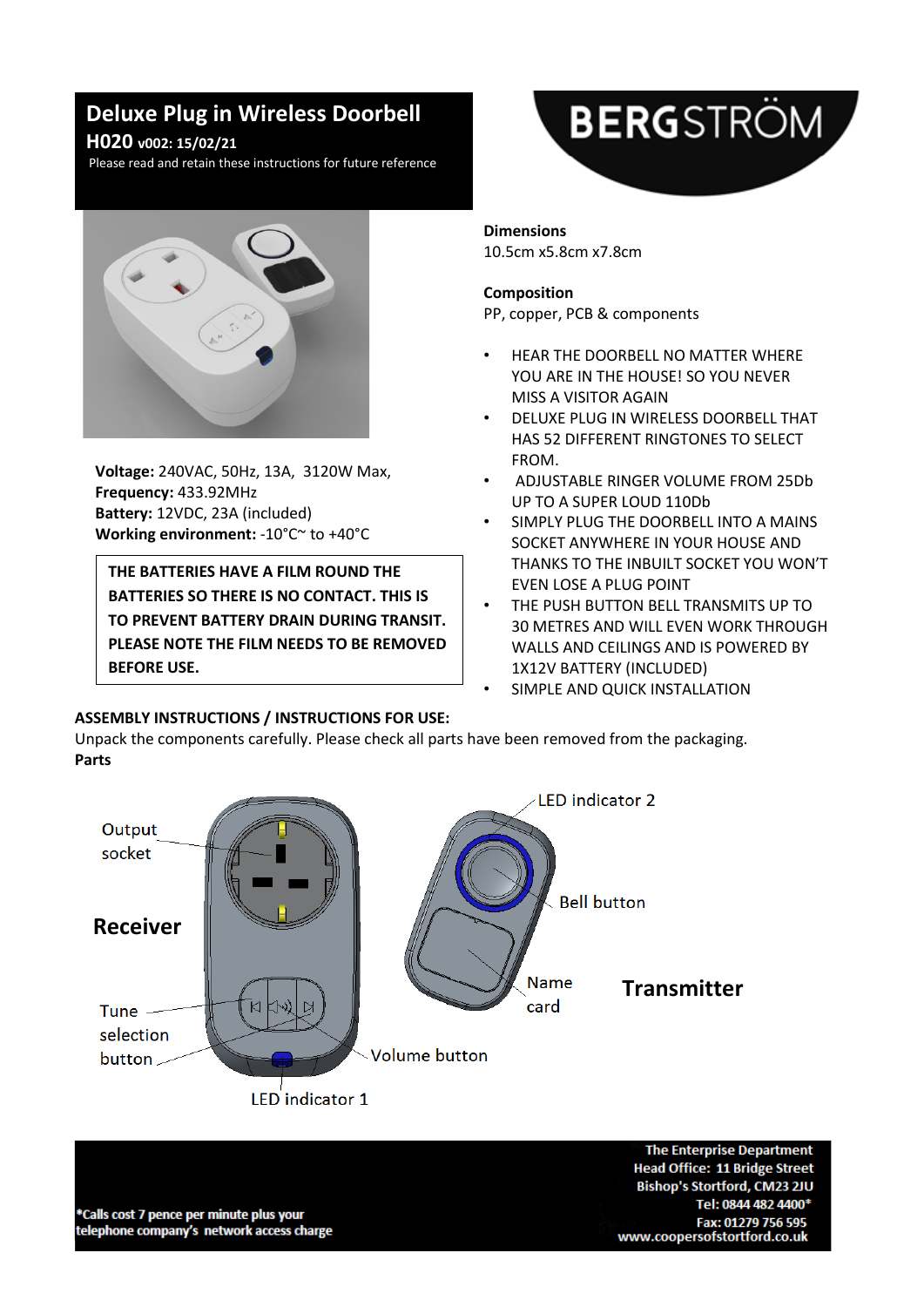Please read and retain these instructions for future reference v002: 15/02/21

#### **Operating instructions** :

- A. Plug in the receiver. A" Ding dong" sounds and the LED Indicator 1 will flash about 4 seconds to show the output socket is energised;
- B. Put the battery (12V 23A )into the transmitter;
- C. Pairing: press the Volume button on the receiver for 5 seconds until the music sound stops and the LED Indicator 1 does not flash. Then press the Bell Button on the transmitter . After hearing 2 buzzes the receiver and transmitter are paired.



- D. When the bell button on the transmitter is pressed the receiver will play the selected music and the LED Indicator 1 flashes at the same time.
- E. If the transmitter did not pair with the receiver within 20 seconds, two buzzing sounds will be heard meaning the learning code is cancelled automatically. Please repeat step C to pair.
- F. Tune selection: Total 52 songs are available. Press Tune selection button to select a tune
- G. Volume adjust: The volume can be adjusted to 5 different levels. Press the Volume button to select the appropriate volume.

#### **Installation:**

- 1. The transmitter of Wireless doorbell should be installed outside of the door at a height of 1.2 meters to 1.7 meters. The transmitter can be fitted with an adhesive 3M sticker (provided)
- 2. The receiver should to be plugged into any power outlet inside, preferably on the wall socket. Note that the distance between the transmitting and receiving parts should not exceed 30 meters. When the doorbell is not working properly, please adjust the distance between the transmitter and the receiver.

#### **CARE AND CLEANING INSTRUCTIONS:**

• Wipe with a clean dry cloth.

#### **BATTERIES**

- Keep batteries away from children and pets.
- Do not mix used and new batteries.
- Install batteries in accordance with its polarity symbols.
- Remove the batteries if left for long periods.
- Never dispose of batteries in a fire.
- Battery disposal, spent or expired batteries must be properly disposed of and recycled in compliance with local regulations. For detailed information, contact your local authority.
- Follow the battery manufacturer's safety, usage, and disposal instructions.

#### **DISPOSAL**

- Coopers of Stortford use recyclable or recycled packaging where possible.
- Please dispose of all packaging, paper, cartons, packaging in accordance with your local recycling regulations.



• Plastics, polybags – this is made from the following recyclable plastic.

\*Calls cost 7 pence per minute plus your telephone company's network access charge

**The Enterprise Department Head Office: 11 Bridge Street** Bishop's Stortford, CM23 2JU Tel: 0844 482 4400\* Fax: 01279 756 595 www.coopersofstortford.co.uk